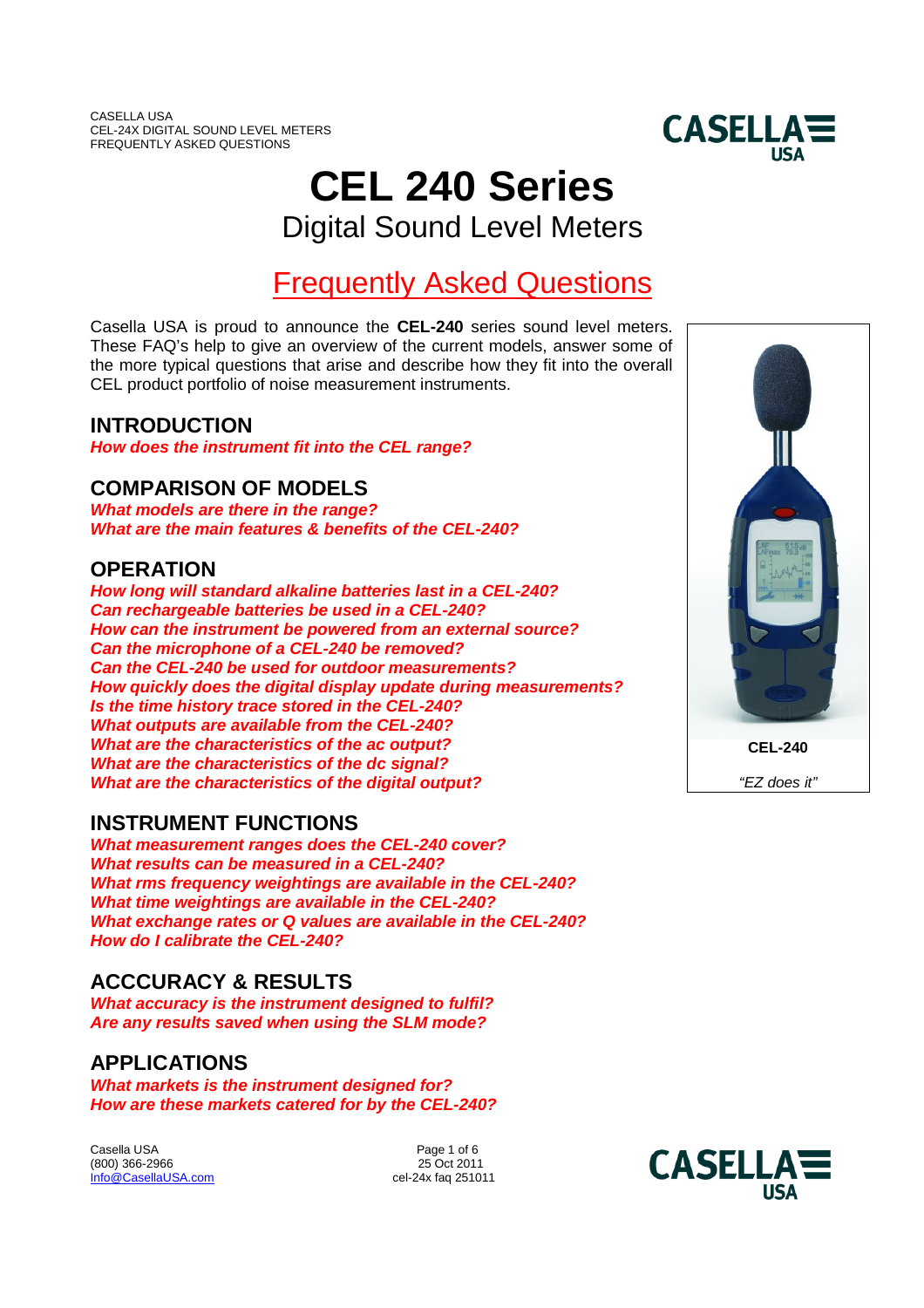# **FAQ's: INTRODUCTION**

#### *How does the instrument fit into the CEL range?*

#### **CEL-240 Series**

The simplest meters in the CEL range include the new **CEL-240** series. These 4 models are ANSI type 2 accuracy sound level meters with instantaneous Sound Pressure Level (SPL), Maximum Noise Level (Max) and optional Time Averaging Lavg and Leq measurement capabilities. Some models feature time history data logging and memory with download to computer.

#### **CEL-350 Series**

The range of cableless personal noise dosimeters includes the CEL-350 Lite, the popular CEL-350 and the CEL-352 Plus. The new CEL-350 dBadge dosimeter adds a small badge style dosimeter with cable-less microphone to the range for added convenience. The CEL-35X series includes a complete range of features and measurement capabilities for all workplace noise applications including OSHA, ACGIH and ISO protocols.

#### **CEL-620 Series**

Part of the advanced range sound level meters, the CEL-620 and 621 provide recording of the noise level against frequency to provide a modern real time octave band analyzer. The 620 and 621 instruments are fitted with parallel (real time) frequency analysis capability for either full octave or third octave band measurements. ANSI type 1 and type 2 meters with storage for the overall answer set with all measurements made in every run.

#### **CEL-630 Series**

The top of the range meters are the CEL-630, 631, 632 and 633 real time analyzers which feature parallel capture of level against time and frequency. The meters measure all noise parameters simultaneously and offer options for just overall level recording or full time history data logging. The CEL-630 series are available as ANSI Type 1 or Type 2 accuracy meters depending on the selection of the microphone capsule.

Casella USA **Page 2 of 6** (800) 366-2966 25 Oct 2011 Info@CasellaUSA.com cel-24x faq 251011







**CASELLA** 

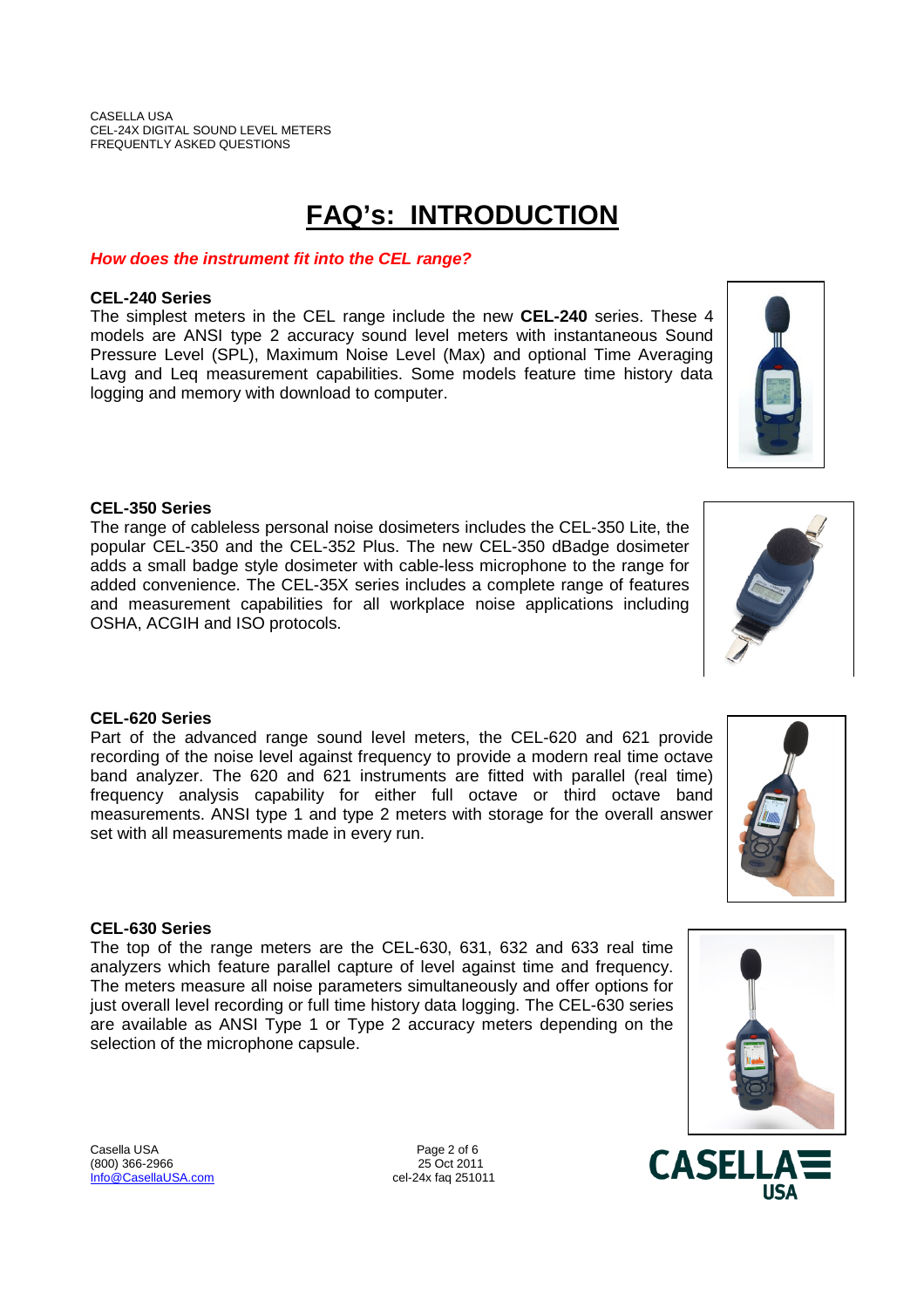# **FAQ's: COMPARISON OF MODELS**

#### *What models are there in the range?*

Four model variants are available – the **CEL-240, 242, 244 and 246**. It is a completely new design compared to the earlier CEL-231 & 254 models in the original 200 series.

#### *What are the main features & benefits of the CEL-240?*

The main differences between the CEL-240 series and the earlier 231/254 instruments are the use of digital signal processing (DSP) technology and a low power consumption microprocessor that is unique in such a low cost instrument. The meters feature the instantaneous sound level plus the maximum hold feature on all screens plus a real time bar graph display. This makes all the **CEL-240** models extremely useful in circumstances where the noise levels are fluctuating and where the time history trending graph will be useful for seeing changing noise levels of short events. A simple digital output is also available to link to a personal computer for basic data logging applications. Two models in the range feature simple on board data logging of time history information.

## **FAQ's: OPERATION**

#### *How long will standard alkaline batteries last in a CEL-240?*

A set of 3 x AA alkaline cells can power a **CEL-240** meter for more than **35 hour's** continuous operation at normal room temperature. Lower temperatures will reduce useful battery life. Good quality alkaline batteries are recommended for longest running time.

#### *Can rechargeable batteries be used in a CEL-240?*

A set of 3 x AA NiMH rechargeable batteries can be used instead of alkaline batteries and battery life will be around the same time at normal room temperature. The rechargeable batteries will operate successfully down to lower temperatures than an alkaline battery set. NiMH batteries must be recharged outside the **CEL-240** and can be used repeatedly in these instruments. When NiMH batteries are run down they can be recharged in a few hours and used again up to the number of recharge cycles recommended by the battery manufacturer. Typically this will be around 300 – 500 charge cycles.

#### *How can the instrument be powered from an external source?*

The **CEL-240** meter is designed to be powered from an external supply via the USB connector that is available on the bottom of the meter. This takes the usual 5Vdc supply from the USB port of a laptop or desktop computer via a suitable cable or plug top power adaptor.

#### *Can the microphone of a CEL-240 be removed?*

The microphone unit of a **CEL-240** is not removable therefore remote operation is not normally possible. In special circumstances it may be possible to fit a length of plastic tubing of 1/2" internal diameter over the end of the microphone in order to place the open end near to a machine noise source that would be dangerous to approach so closely.

Casella USA **Page 3 of 6** (800) 366-2966 25 Oct 2011 Info@CasellaUSA.com cel-24x faq 251011

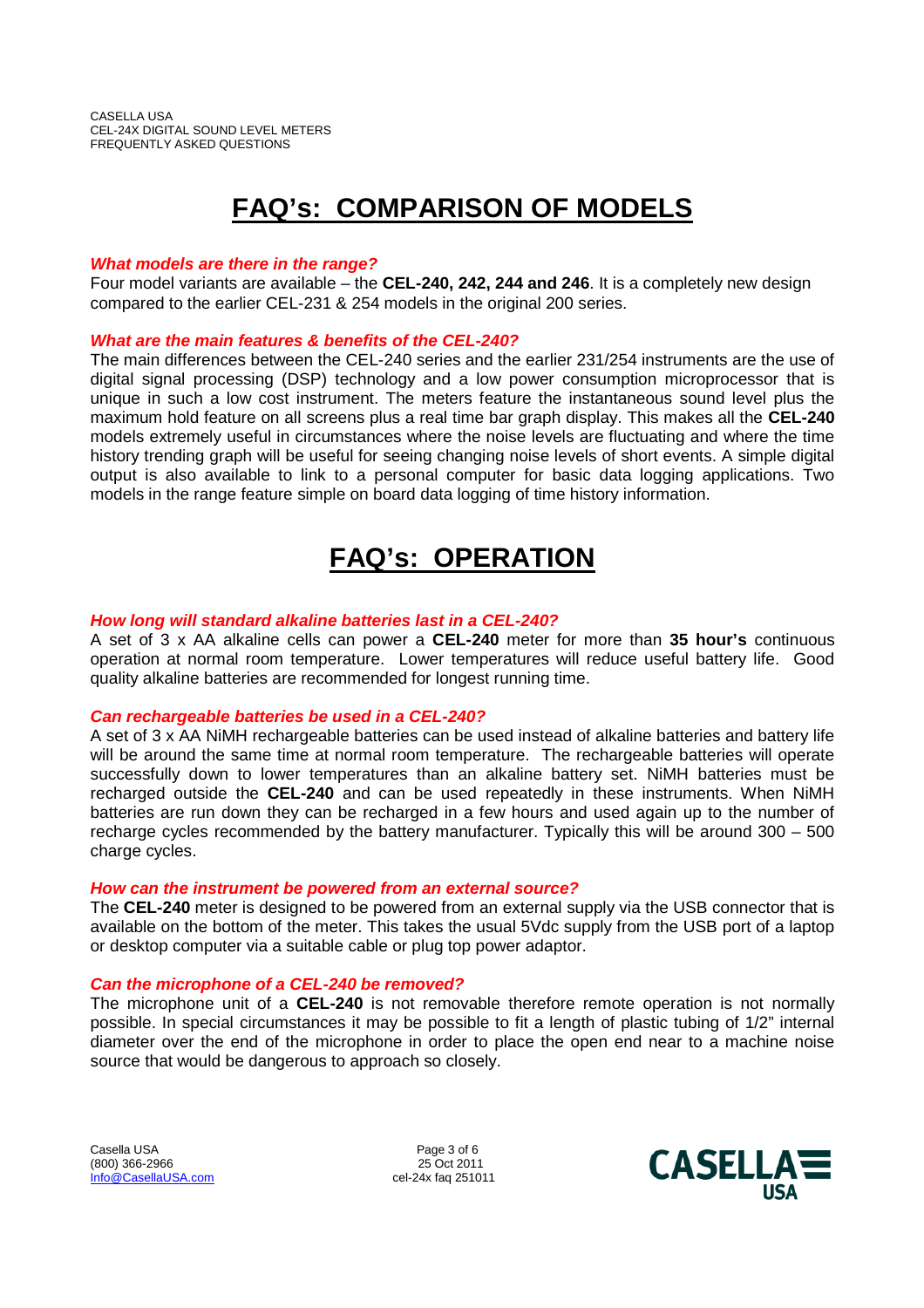CASELLA USA CEL-24X DIGITAL SOUND LEVEL METERS FREQUENTLY ASKED QUESTIONS

#### *Can the CEL-240 be used for outdoor measurements?*

The **CEL-240** is not designed for extended use outdoors since it is not completely sealed against the likely wind and rain that would damage the meter and spoil such measurements.

#### *How quickly does the digital display update during measurements?*

The digital display shows samples of the continuous rms sound pressure level updated twice every second. This is a compromise between updating the display too quickly making it too difficult to see the readings and being too slow for the update routine in which case the display would appear very sluggish. In a non-integrating instrument tests have shown about 2 or 3 times a second to be about the optimum rate that the brain can interpret without missing valuable information.

#### *Is the time history trace stored in the CEL-240?*

All the models in the **CEL-240** series have a display mode that allows the user to see the last 1 minute or 5 minute trend of the changing instantaneous noise levels as they vary. These samples are not stored in the **CEL-240** and **244** instrument but they are saved into memory in the **CEL-242** and **246** models. A real time output of the current sound level is available at the mini USB connector at the bottom of the meter for output to a suitable data logging device such as a computer.

#### *What outputs are available from the CEL-240?*

The 2.5 mm three-pole jack socket on the bottom of the case of the **CEL-240** meters provides both the ac and log dc signals to external equipment. The ac output signal is used for connection to an audio tape recorder or spectrum analyser. The dc output is used to provide a signal to a data logger or paper chart recorder.

#### *What are the characteristics of the ac output?*

The ac output is a conditioned signal that has been passed through the selected frequency weighting. This means that it will give either an 'A' or 'C' response signal that represents the pressure waveform at the microphone. The 'C' setting is recommended for making audio recordings since it has a better (wider and flatter) frequency response than the 'A' weighting. The ac signal is available on the 2.5 mm jack socket at a level of up to 0.85 V rms for full scale deflection. This means that for a sound level of 100 dB measured on the Lo range of the meter the output would be 0.85 V rms. A signal at half the range FSD would output a voltage of 0.425 V rms and so on. A signal may still be present below the minimum scale deflection but may not still be linear at such low levels.

#### *What are the characteristics of the dc signal?*

The dc signal is a more slowly varying voltage after the time weighting network in the meter. Therefore, it will represent the same signal as seen on the display. It will have the selected 'A' or 'C' frequency and either the Slow, Fast or Impulse time weighting. The signal is optionally available on the 2.5 mm stereo jack socket at a level of up to 1.3 V rms at full scale deflection on each range. It increases at a rate of nominally 18.6 mV/dB for each range. A noise level of 100 dB on the Lo range would produce an output of 1.3 V rms while the same noise level but measured on the Lo range would produce an output of 0.742 V rms.

#### *What are the characteristics of the digital output?*

The digital output is produced every 1 second and provides both the A and the C frequency weighted sound level with the selected time response (S, F or I). The **CEL-240** meters have been designed to appear as an industry standard memory card format when connected to a personal computer. The optionally available program for the **CEL-240** meters, called dB24, produces a standard text file format data file in the form of a list of date, time and the 1 second A and C sound levels with a carriage return. This can be imported into many standard office programs such as word processors or spreadsheets for further manipulation and graphing.

Casella USA Page 4 of 6 (800) 366-2966 Info@CasellaUSA.com cel-24x faq 251011

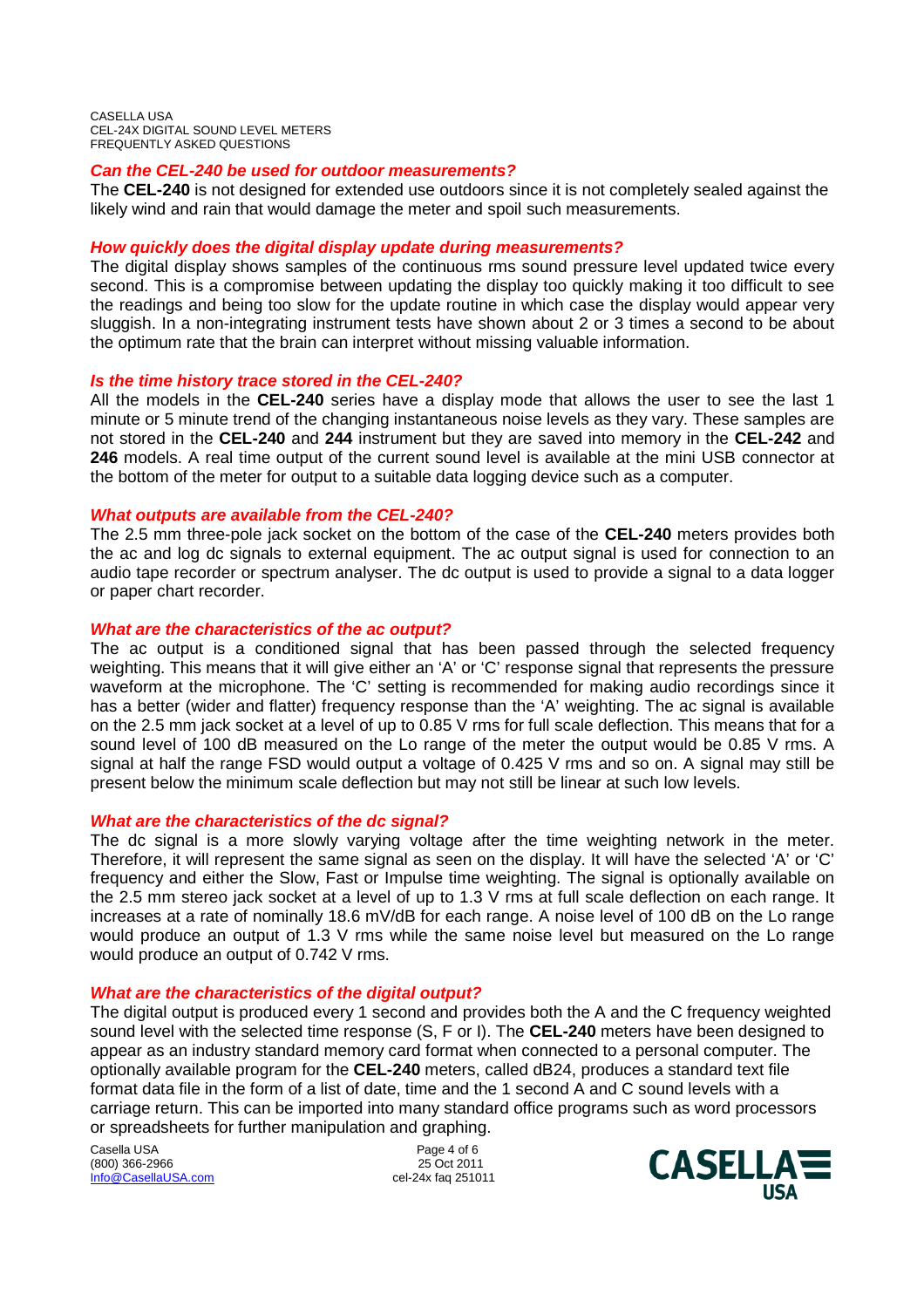# **FAQ's: INSTRUMENT FUNCTION**

#### *What measurement ranges does the CEL-240 cover?*

The **CEL-240** meters are equipped with two measurement ranges each covering a 70 dB dynamic span. These ranges cover the overall levels from 30 to 100 dB on the low (Lo) range setting, and levels from 60 to 130 on the high (Hi) range setting.

#### *What results can be measured in a CEL-240?*

The **CEL-240** meters will measure the following parameters during the measurement run:

- The **instantaneous sound pressure level** during the run,
- **The maximum RMS level or Lmax,**
- The last 1 minute or 5 minutes displayed as a trend graph over the full 70 dB range selected
- Additionally, the **CEL-244** and **<sup>246</sup>** models also measure the **Lavg** and the **Leq**

#### *What rms frequency weightings are available in the CEL-240?*

Two broadband frequency weightings are provided in the **CEL-240** meters for the collection of the rms noise levels – the 'A' and 'C' weightings according to the international standards defined in IEC-651 and ANSI S1.4. Tolerances for these weightings are as specified in the type 2 classifications of these documents. This allows the **CEL-240** meters to be used for measuring the NRR rating method for choosing hearing protectors against excessively high workplace noise exposure.

#### *What time weightings are available in the CEL-240?*

The **CEL-240** meters are equipped with the Slow and Fast and Impulse time weightings to suit many requirements for general-purpose noise measurements. Use the Slow time response to "dampen" the readings to make it easier to see what is happening. Use the Fast response to more accurately follow the changing noise levels as they rise and fall. Use the Impulse response only when the regulations require it.

#### *What exchange rates or Q values are available in the CEL-240?*

The **CEL-244** and **246** meters offer the 5 and 3 dB exchange rate in the meters since they are instruments that can measure the time average noise levels. Varying noise levels can be measured using the **CEL-244** or **246** models to satisfy the US Noise at Work regulations as specified in the OSHA or ACGIH relevant documents. For most Noise at Work measurements for OSHA the meter should be set to the A frequency weighting and the Slow time response on the 60 to 130 dB Hi range.

#### *How do I calibrate the CEL-240?*

All **CEL-240** meters have a unique easy calibration routine that simply involves fitting the acoustic calibrator over the microphone and switching it on. The **CEL-240** meter will automatically detect the 1 kHz fixed level tone and will offer the user the choice to perform the calibration or to leave it as it was and abort the process. One push of the button on the front panel of the instrument will set the gain circuits in the meter to match to expected level of the calibrator and the process takes about 5 seconds to complete. No adjustments with screwdrivers or other keypad controls are required. The auto-calibration function can be used with both 114.0 and 94.0 dB acoustic calibrators that operate at the industry standard frequency of 1 kHz. This is pre-selected in the **CEL-240** meters in the configuration menu prior to the calibration process being initiated.

Casella USA **Page 5 of 6** (800) 366-2966 25 Oct 2011 Info@CasellaUSA.com cel-24x faq 251011